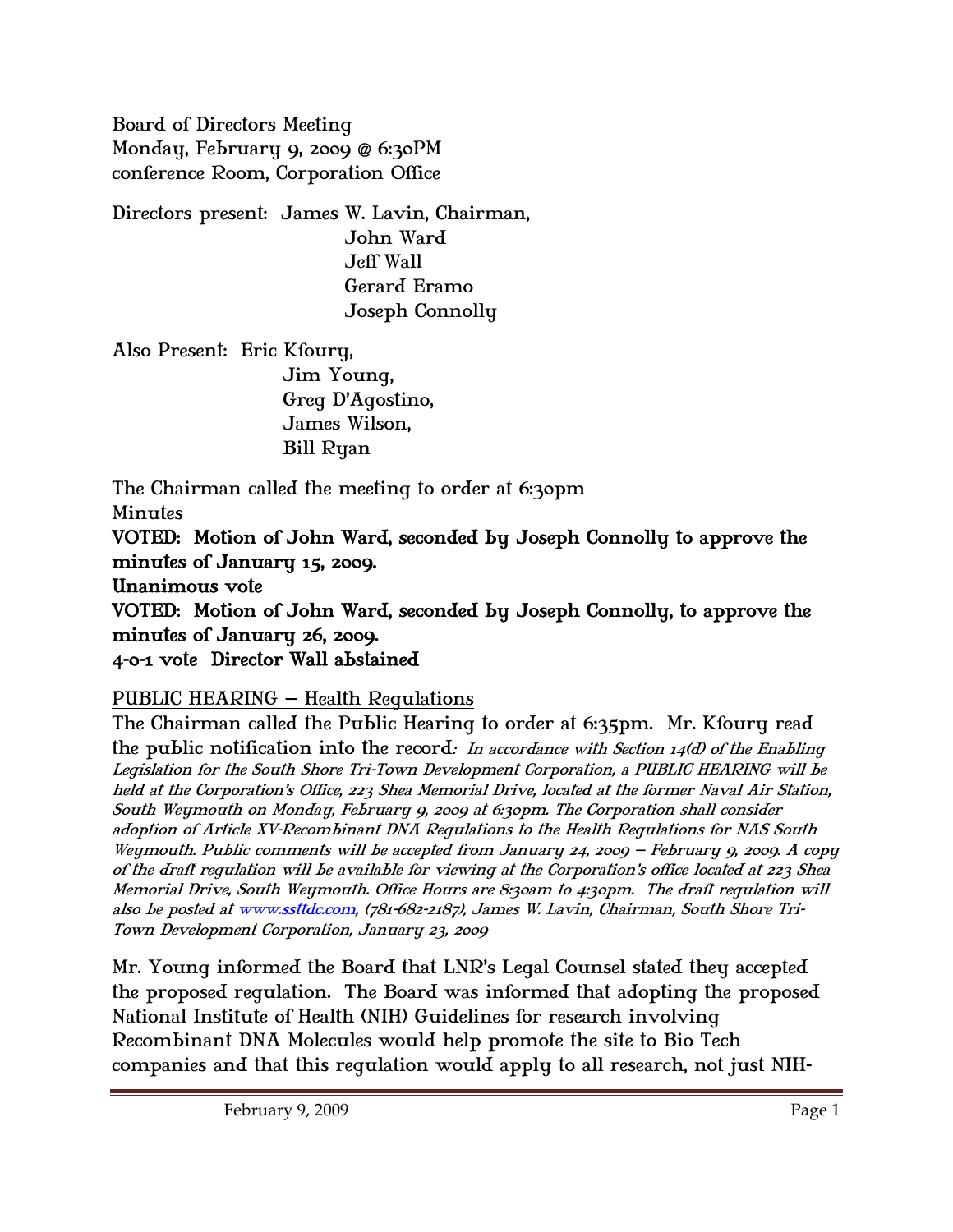funded research. Mr. Wall was informed that the Board could impose other restrictions as needed in the future. The regulation was self explanatory and the Board had no further questions. No public comments were received.

## VOTED: Motion of Jeffrey Wall, seconded by Gerard Eramo, to close the Public Hearing

## Unanimous vote

VOTED: Motion of Jeffrey Wall, seconded by Gerard Eramo, to approve the revised Health Regulations as presented to the Board this evening. The revised Health Regulations shall have an effective date of February 9, 2009. Unanimous vote

The Public Hearing ended 6:40pm.

Municipality Organization – The Board reviewed the Final Draft of the Tax Plan. Discussion ensued on the process of certifying a tax rate, adopting the Plan, meet as a Board of Assessors to recommend approval of the land valuations to the Board of Directors, setting the Base tax rate, submitting FY09 Recap Sheet to DOR and finalizing the FY09 Budget. Mr. D'Agostino indicated DOR may add further revisions to the Tax Plan. Some corrections were made at the meeting. The Chairman thanked Mr. Wilson and Mr. D'Agostino for their extensive time and attention devoted to the Tax Plan.

#### VOTED: Motion of Joseph Connolly, seconded by Jeffrey Wall, to approve the South Shore Tri-Town Development Corporation Tax Plan as amended by the Board on Feb. 9, 2009 and to formally submit to Mass. Dept. of Revenue for further comment

### Unanimous vote

Mr. D'Agostino stated draft property valuations would be finalized by the end of the week and distributed to the Board. A future SSTTDC Board of Assessors Public Hearing would be published and posted for the approval of NAS land valuations.

Mr. Kfoury informed the Board that final execution of the agreement for financial services with Del Rio Advisors was pending and that Mr. Dieker had already begun working on behalf of the Corporation.

#### VOTED: Motion of Joseph Connolly, seconded by Gerard Eramo, to authorize Eric J. Kfoury to execute the Agreement for Financial Consulting Services with Del Rio Advisors, LLC Unanimous vote

Mr. Young updated the Board on the E/W Parkway Proposal Selection process. The Selection Committee is completing the technical reviews. A meeting was scheduled for Thursday to open the price bids and to compile total scores. The